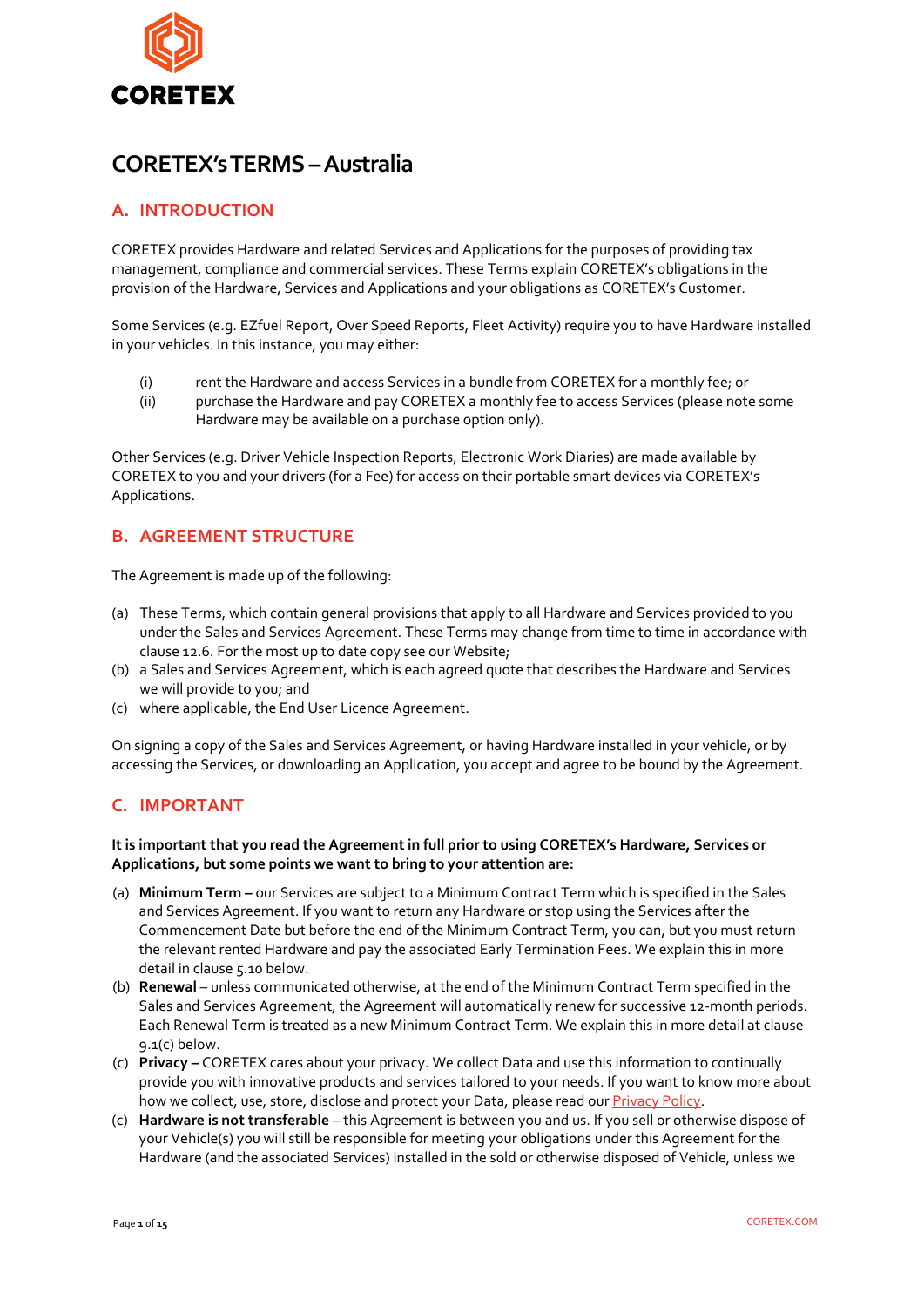

agree otherwise in writing. This means that you (not the new Vehicle owner) are responsible for continuing to pay us any applicable Fees, Hardware Price, Additional Fees and Early Termination Fees.

### **D. TERMS**

### **1. DEFINITIONS AND INTERPRETATION**

**1.1 Definitions**. In these Terms:

**Additional Fees** means the ancillary fees for the provision of Hardware and Services including, but not limited to, Hardware installation and deinstallation fees and travel costs, refurbishment fees, credit card convenience fees, dishonour fees and fees for any accessories necessary for the installation of Hardware.

**Affiliates** means any legal entity or other business organisation anywhere in the world in which CORETEX's main holding company, CORETEX Limited, holds a twenty-five per cent or higher equity interest whether directly or indirectly, and whether the interest is shares, debentures or otherwise, voting or non-voting.

**Agreement** means these Terms, a Sales and Services Agreement and, where applicable, an End User Licence Agreement, as may be renewed or amended from time to time.

**Application** means any software program developed and made available by CORETEX, or a Third Party Provider, for download by Customer or its drivers for use on a portable smart device.

**Authorised User** means any person (including any employee, agent or contractor of Customer):

- (a) given access to the Services by Customer; or
- (b) to whom Customer wishes to give access to Data; and
- (c) from about whom Data is collected for the purpose of these Terms.

**Bank Instrument** means a commitment in writing issued by a reputable bank to pay a particular sum of money to CORETEX on behalf of Customer on demand by CORETEX.

**Bond** means, where required by CORETEX, an amount equal to the combined first six months' Fees.

**Charges** has the meaning given in claus[e 5.8.](#page-7-0)

**Commencement Date** means the earlier of the date that the:

- (a) Agreement is signed by Customer;
- (b) Hardware is installed in Customer's Vehicle; or
- (c) Services are first accessed by Customer or an Authorised User.

**CORETEX/we/our/us** means CORETEX Australia Pty Ltd.

**CORETEX Approved Installer** means a third party installer previously approved by CORETEX to install its Hardware.

**CPI** means the consumer price index annual inflation rate, or such amended or replacement index, as published quarterly by the Australian Bureau of Statistics.

**Customer/You/Your** means the CORETEX customer identified in the Sales and Services Agreement.

**Data** means all information:

- (a) inputted into the Services by Customer;
- (b) automatically generated or collected by: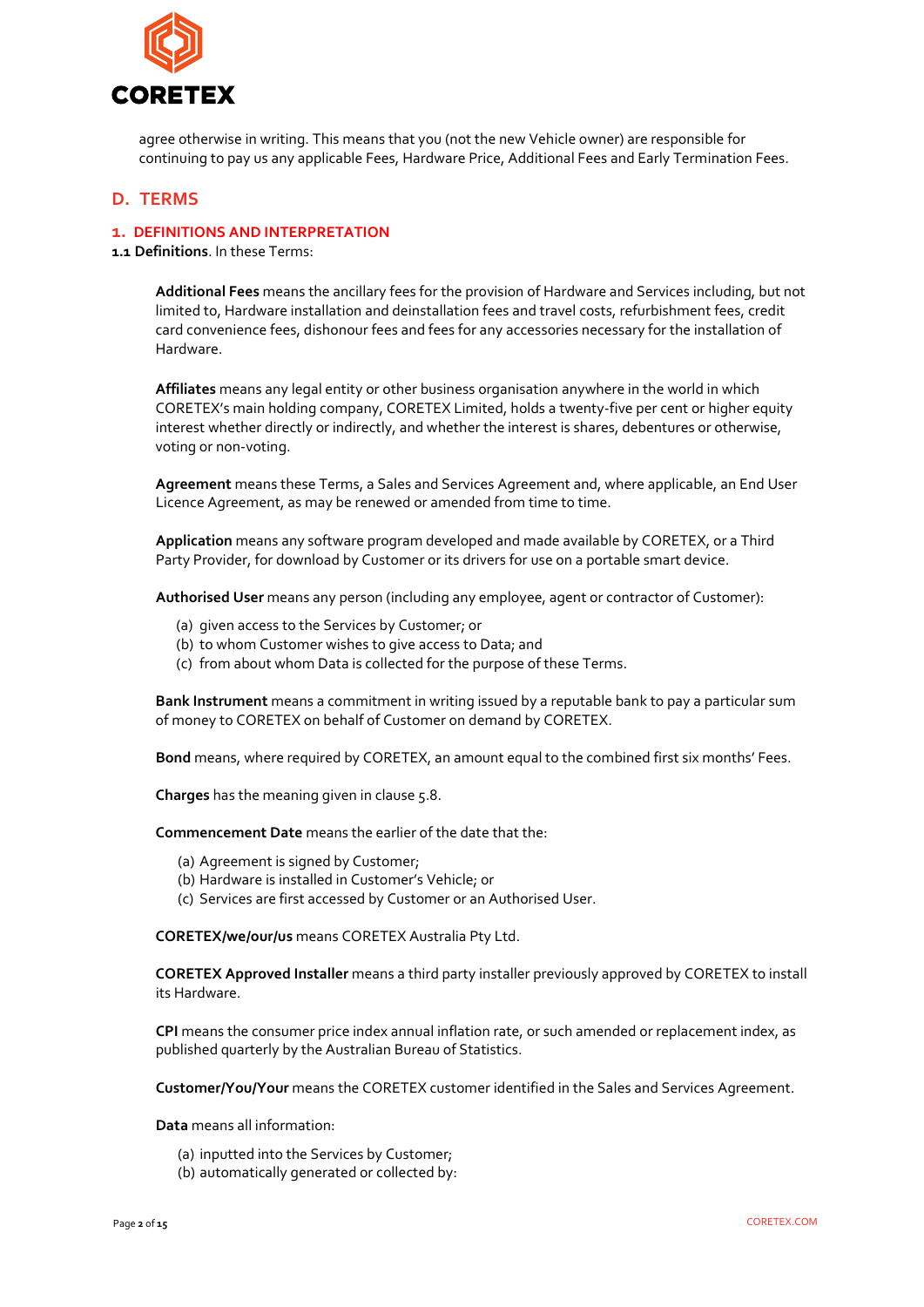

- (i) an Application or a Website used by a Customer, its drivers, Authorised Users or anyone else for whom the Customer is responsible; or
- (ii) the Hardware which has been installed into Customer's Vehicle(s); or
- (c) that the Customer supplies, or consents to a third party supplying, to CORETEX, and includes Personal Information.

**Early Termination Fee** has the meaning given in claus[e 5.10.](#page-8-0)

**End User Licence Agreement** means an agreement that applies where the Customer, or the Customer's employee, agent or contractor, or CORETEX on behalf of Customer, downloads or uses Third Party Provider's Application, Website, Software or Services.

**Fees** means:

- (a) where Customer is renting the Hardware, the bundled fees charged by CORETEX to Customer for renting the Hardware and accessing the Services;
- (b) where Customer has purchased the Hardware by paying the Hardware Price, the fees charged by CORETEX to Customer for accessing the Services; or
- (c) where the Customer is only accessing Services but not acquiring CORETEX supplied Hardware (for example, where the Customer is accessing Services through hardware acquired from a third party), the fees charged by CORETEX to access the Services,

and which are stated in the Sales and Services Agreement or in the invoices issued by CORETEX or an authorised agent and include Additional Fees.

**Force Majeure Event** means an act of God, strike, lockout, war (declared or undeclared), blockade, act of a public enemy, disturbance, lightning, fire, earthquake, storm, flood, explosion, governmental restraint, riot, civil commotion, expropriation, prohibition, intervention or embargo, industrial conditions, electrical, telecommunications, or other utility or network failures, or other event which is not within the control of the affected party, but excludes:

- (a) any event which the party affected could have avoided or overcome by exercising a standard of reasonable care at a reasonable cost; or
- (b) a lack of funds for any reason.

**GST** means any goods and services tax imposed by the GST Law.

**GST Law** means the *A New Tax System (Goods and Services Tax) Act 1999* as amended or replaced from time to time, and any associated legislation and regulations to the extent they relate to GST.

**Guarantee** means a guarantee signed by a Customer's director or third party stating that the guarantor agrees to meet all of the Customer's financial obligations under this Agreement in the event the Customer breaches these Terms.

**Hardware** means each unit of hardware supplied by CORETEX to Customer during the term of the Agreement for use with the Services, including hardware that is sold, rented or loaned to Customer or is installed in Customer's Vehicles, and includes hardware manufactured by a Third Party Provider.

**Hardware Price** means the price for the purchase of the Hardware.

**Intellectual Property Rights** means rights to patents, trade marks, service marks, trade names, inventions, trade secrets, copyright, moral rights, design rights, look and feel, know-how and any other similar rights.

**Interest Rate** means, in respect of any rate of interest to be calculated pursuant to this Agreement, the overdraft base interest rate as quoted on the website (or any successor website) of CORETEX's bank at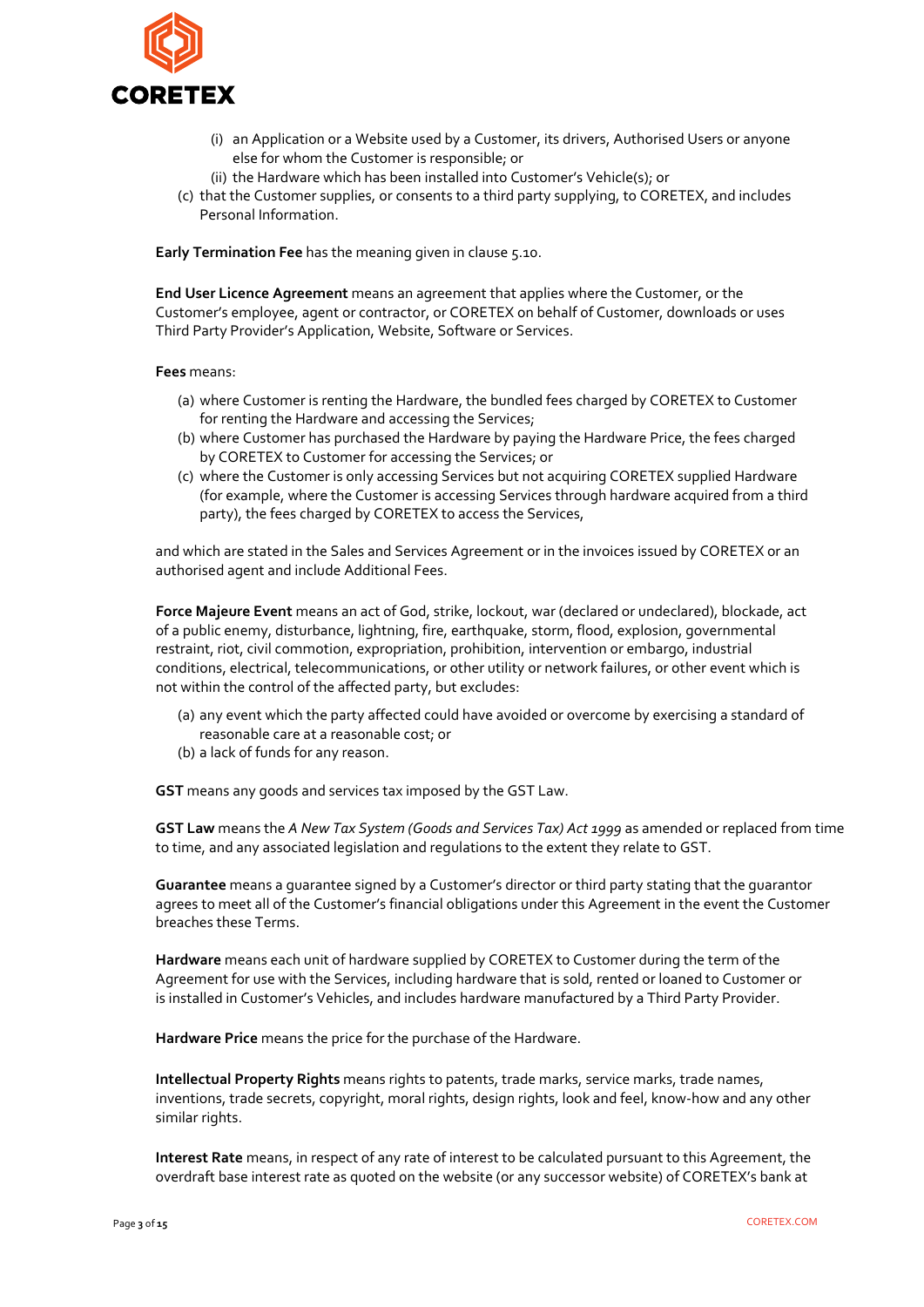

or about 10.00 am on the first working day of the period in respect of which such rate of interest is to be calculated, and thereafter on each succeeding working day of the period.

**Minimum Contract Term** means the minimum number of months, either

- (a) specified in the Sales and Services Agreement; or
- (b) as part of any Renewal Term,
- during which Customer must either:
	- (c) continue to acquire each unit of Hardware and the associated Services, or
	- (d) continue to acquire stand-alone Services (if the Customer is purchasing or not acquiring Hardware).

**Organisation** means the National Heavy Vehicle Regulator, Transport Certification Australia, another territorial, state or government entity, or a private entity, responsible for enforcing the laws and regulations relating to health and safety, electronic work diaries or road usage, including the collection of taxes, levies, fees or any other charges or tolls and/or Data relating to the same.

**Personal Information** means information or an opinion (including information or an opinion forming part of a database), whether true or not, and whether recorded in a material form or not, about an individual whose identity is apparent, or can reasonably be ascertained, from the information or opinion, which is received by you as a consequence of, or otherwise in connection with, this Agreement.

**Privacy Act** means the *Privacy Act 1988* (Cth), as amended or replaced from time to time.

**Privacy Law** means all legislation, principles, industry codes and policies, as amended or replaced from time to time, which relate to the collection, use, disclosure, storage or granting of access rights to Personal Information, and includes the Privacy Act.

**Renewal Term** has the meaning given in clause [9.1\(c\).](#page-10-0)

**Sales and Services Agreement** means each quote signed by the parties, which describes the Hardware and Services we will provide to you, as well as the Minimum Contract Term, Price and Fees that apply to the Hardware and Services.

**Secured Money** means all money which the Customer is or at any time may become actually or contingently liable to pay to or for the account of CORETEX for any reason.

**Services** means the services provided by or purchased from CORETEX and accessed by Customer via the Applications, Website or Hardware and includes services made available by a Third Party Provider.

**Software** means any software embedded in Applications, the web-based information management software made available on the Website, and software used in connection with, or embedded on, the Hardware.

**Terms** means these terms and conditions as set out in clauses 1 to12.

**Vehicle** means a Customer vehicle, mobile machinery or equipment into which the Hardware is, or will be, installed.

**Website** means any website operated by CORETEX or by a Third Party Provider.

#### **1.1 Interpretation:**

- (a) section, clause and other headings are for ease of reference only;
- (b) the word person includes a corporation;
- (c) words importing the singular include the plural and vice versa; and
- (d) if there is a conflict or inconsistency between the terms of a Sales and Services Agreement and, these Terms and, where applicable, an End User Licence Agreement, then, to the extent of the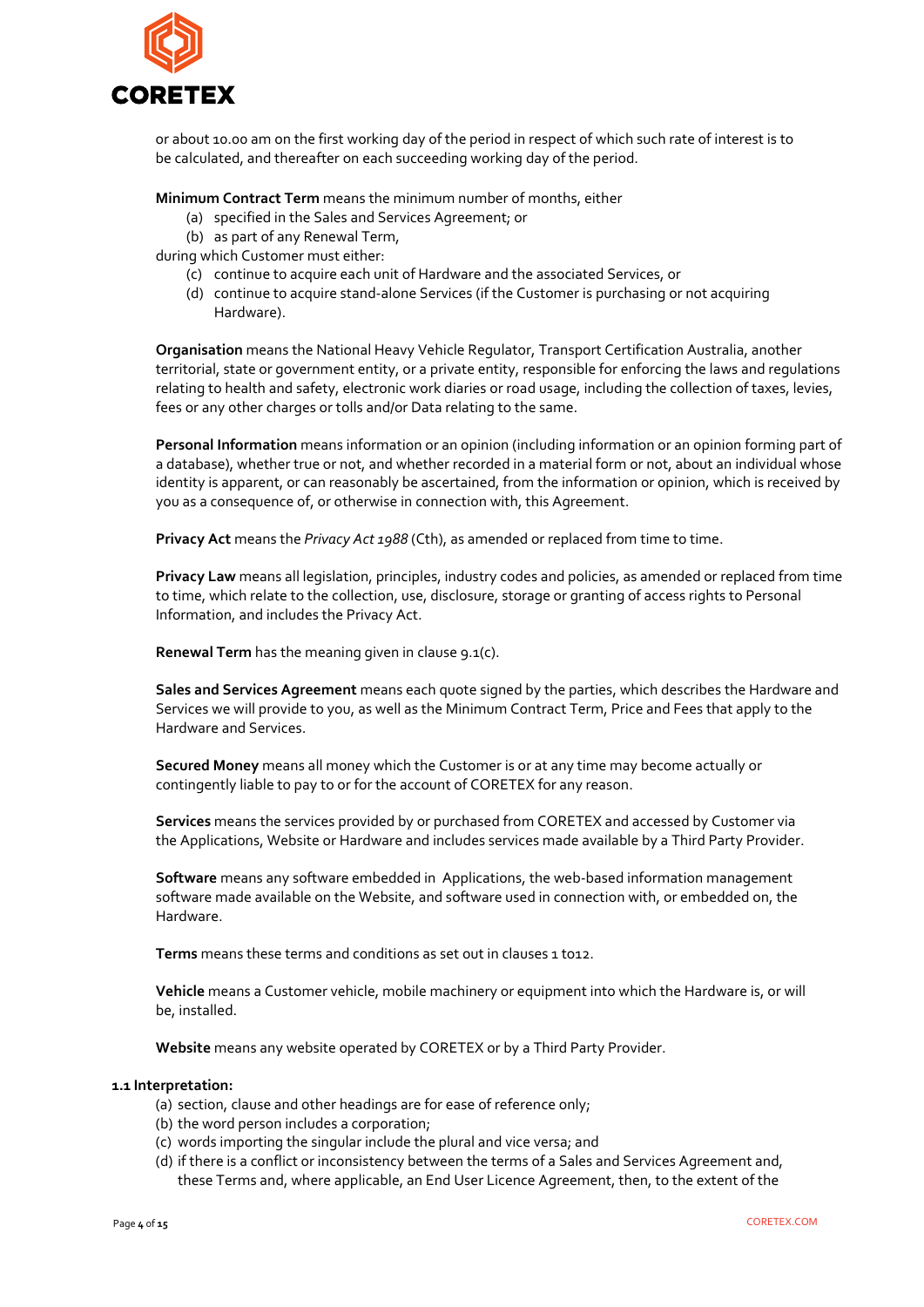

conflict, or inconsistency the following order of precedence shall apply (in descending order of priority):

- (i) these Terms;
- (ii) an End User Licence Agreement; and
- (iii) a Sales and Services Agreement.

### **2. CORETEX's RESPONSIBILITIES**

- **2.1 Hardware.** Subject to you meeting your obligations under the Agreement, when we provide Hardware to you, we provide warranties in accordance with clause [10.1.](#page-11-0)
- **2.2 Services.** Subject to claus[e 5.1,](#page-6-0) we will supply Services to you solely for your own internal business use during the Term. We also make the following commitments to you:
	- (a) We will provide Services to you with reasonable care and skill. However, while we intend to make the Services available 24 hours a day, 365 days a year, we cannot guarantee that the Services will be continuous, fault free or available at any particular location because:
		- (i) the Services may be unavailable at times due to maintenance, repairs, upgrades or modifications to Services. Where such interruptions are scheduled, we will use reasonable efforts to provide advance notice on the Website and try and keep such unavailability to a minimum; and
		- (ii) the Services depend on availability and proper performance of third party systems and networks, such as computer networks, mobile networks and the Internet, as outlined in clause [3.](#page-4-0)
	- (b) We will provide the Services in accordance with the warranties set out in claus[e 10.2.](#page-11-1)
- **2.3 Customer Support.** We provide a number of self-service customer support channels which are detailed on the Website. You agree to use these self-service customer support channels as a way of initially diagnosing and resolving concerns you have with CORETEX's Hardware or Services. If you are unable to resolve your concerns via these channels, you can contact CORETEX. CORETEX or a third party engaged by us will provide a reasonable level of advice by remote means on how to remedy any problem with the Services and Hardware.
- **2.4 Changes to Hardware and Services.** CORETEX reserves the right to make changes to the Hardware and/or Services without notice and without incurring any obligation to you, provided that such change does not materially diminish the functionality of the Hardware and/or Services, as applicable.

### <span id="page-4-0"></span>**3. NETWORK DEPENDENCIES**

- **3.1 GPS Networks.** The Hardware units receive signals from Global Positioning Satellites (**GPS Networks**) and use cellular telephone technology as the transmission mode for sending signals to CORETEX. CORETEX has contracted with one or more wireless carriers (**Wireless Carriers**) to provide data transmission services for the Hardware over a cellular telephone network.
- **3.2 Signal interruption.** You acknowledge that it is improbable that GPS Networks or Wireless Carriers will have 100% coverage or functionality in any area at all times due to many conditions, including:
	- (a) wireless transmission range and capacity limitations and cellular telephone network capacity limitations;
	- (b) atmospheric, terrain and geographic conditions;
	- (c) other natural or artificial environment conditions or events beyond CORETEX control;
	- (d) government regulations or limitations;
	- (e) restrictions by the Wireless Carriers (for example, inter-carrier roaming agreements);
	- (f) usage concentrations, modifications, upgrades, relocation and repairs of transmission facilities for the cellular telephone network;
	- (g) absence of a clear line of sight between the Hardware and the GPS Networks;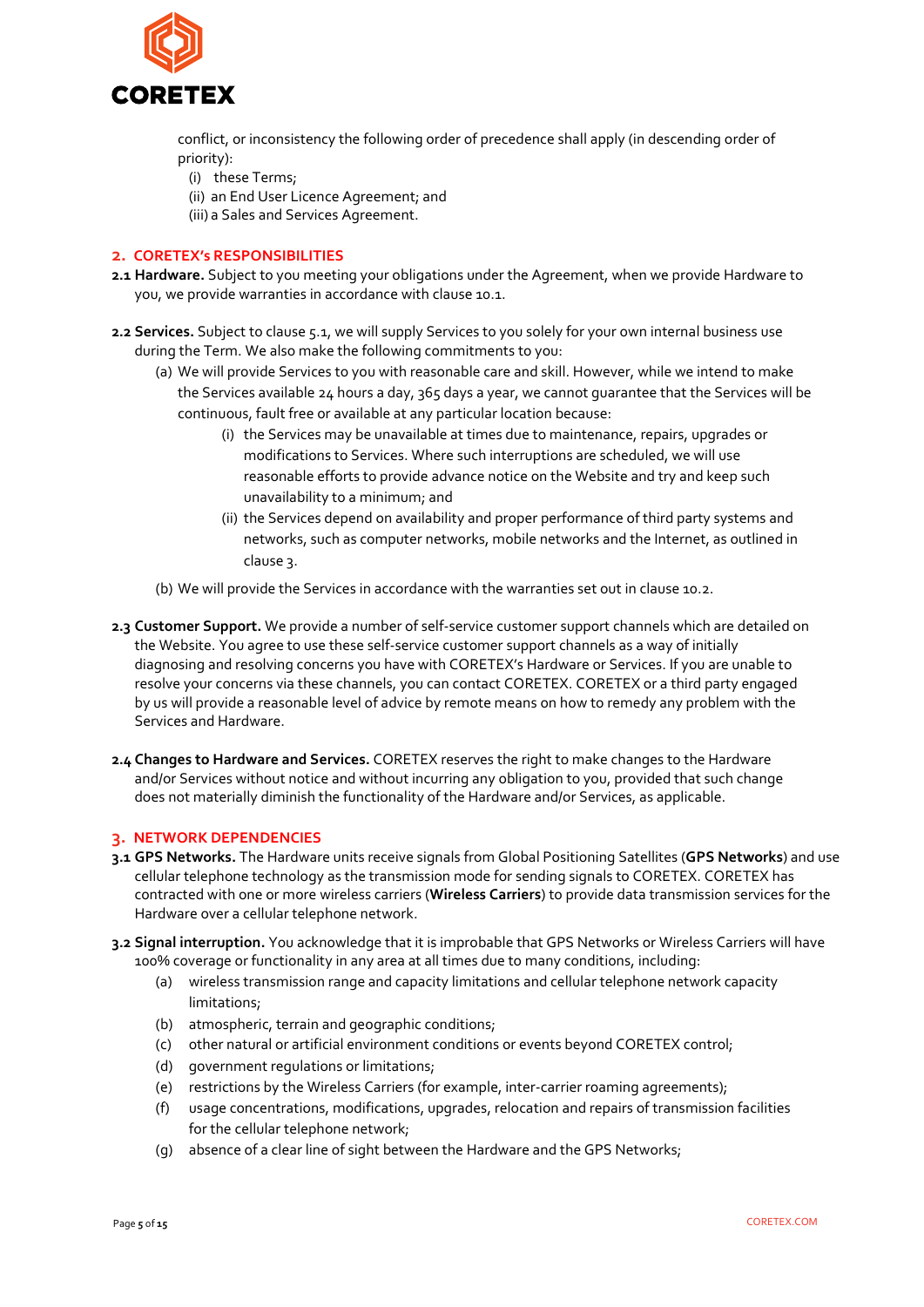

- (h) electrical storms, power failures, interruption or unavailability of telephone service, cellular and radio frequency; and
- (i) strikes, riots, floods, fires or acts of God,

and CORETEX will not be liable to you, to the extent permitted by law, for loss of functionality of the Services caused by the signals to and from any hardware unit being temporarily refused, interrupted, curtailed, limited or discounted for reasons beyond CORETEX's control (including the reasons in paragraphs (a) to (i) above). CORETEX will only be liable for loss of functionality of the Services caused by, or within the control of CORETEX, its officers, employees, agents or subcontractors.

- **3.3 No Failsafe Performance.** You acknowledge and agree that the Hardware and Services may not be fault tolerant and are not designed, manufactured or intended for use or resale as, or in, online control equipment in hazardous environments and/or requiring failsafe performance, such as in the operation of nuclear facilities, aircraft navigation or communication systems, air traffic control, direct life support machines, or weapons systems, in which the failure thereof could lead directly to death, personal injury, or severe physical or environmental damage.
- **3.4 No third-party relationships.** You acknowledge and agree that you are not a third-party beneficiary of any agreement between CORETEX and the Wireless Carrier (or, where applicable, an agreement between a Third Party Provider and the Wireless Carrier). You have no property right in any telephone number assigned to the Hardware and you understand and agree that any such number can be changed from time to time. CORETEX will advise you of any such changes in writing prior to the change taking place.

### **4. CUSTOMER's RESPONSIBILITIES**

- <span id="page-5-0"></span>**4.1 Installation of Hardware.** You agree to be responsible for the proper installation of all Hardware according to our instructions and specifications. You may elect to either use an CORETEX Approved Installer or, where the Hardware is not being used as an Electronic Distance Recorder, to self-install Hardware. Where you elect to self-install Hardware you agree that you are doing so at your own risk and you will ensure the Hardware and accessories (including the speed sensor, where applicable) are properly and safely installed in the Vehicle(s) and is in compliance with applicable laws and regulations and remain so for the term of the Agreement. You agree that CORETEX is not liable for any improper installation that is caused by someone other than an CORETEX Approved Installer. Hardware installation may require necessary modifications (including drilling screw holes and rewiring) to your Vehicle(s). We will not be responsible for any damage caused to your Vehicle(s) and will not be required to restore your Vehicle(s) to its pre-installation condition, if the Hardware is removed.
- **4.2 Care of Hardware.** You agree to look after all rented Hardware and accessories and to pay for any repair or replacement if it is damaged while in your possession or control. However, you will not be liable for fair wear and tear or damage caused by us or anyone acting on our behalf. This requires you to, without limitation:
	- (a) advise us as soon as you become aware of any Hardware or accessory (including speed sensor) malfunction;
	- (b) where we provide you with an CORETEX Approved Installer, agree with us when and where the installation will take place and make the Vehicle(s) available at such agreed time and location;
	- (c) use the Hardware prudently and in accordance with our instructions;
	- (d) keep the Hardware installed in the Vehicle(s) and not transfer the possession of the Hardware without our prior written approval;
	- (e) on request, make the Hardware available to CORETEX for inspection, repair and replacement;
	- (f) not alter, repair or recalibrate the Hardware or accessories;
	- (g) protect Hardware from water, fire, vermin, insect infestation, theft and any other risks of loss or damage. You agree to insure the Hardware against theft, loss, damage or accidents to its full replacement value; and
	- (h) notify us immediately of any loss, theft or damage to Hardware.

### <span id="page-5-1"></span>**4.3 Proper Use.** You will: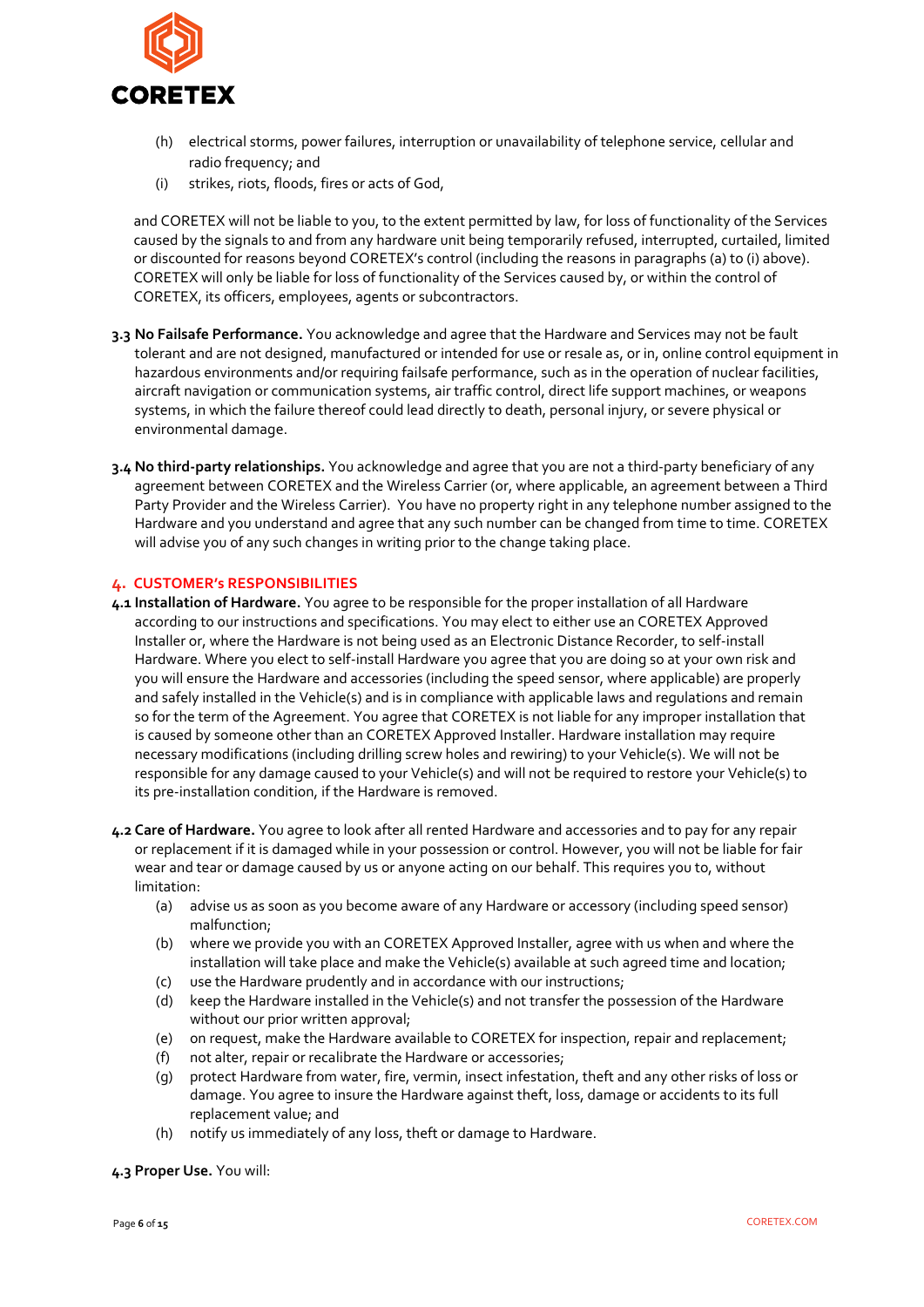

- (a) use the Hardware, Software, Services, Applications and Website for their intended purposes and in accordance with our directions;
- (b) not tamper, modify, copy, adapt, disassemble, decompile, make derivative works from or reverse engineer the Hardware or Software;
- (c) not use the Hardware, Software, Services Applications or Website for any illegal or offensive act;
- (d) not undermine the security and integrity of CORETEX's computer systems or networks or Services;
- (e) not use the Services in any way that may impair the functionality of the Services, Software, Applications or Website;
- (f) not attempt to gain unauthorised access to any materials other than those made available to you by CORETEX;
- (g) notify us of any improper or illegal use of the Software, Services, Hardware, Applications or Website;
- (h) comply with our directions regarding use of the Software, Services, Hardware or Website; and
- (i) be responsible for Authorised Users' use of the Hardware, Software, Application, Website and Services and ensure Authorised Users abide strictly with all applicable laws.
- **4.4 Security.** You will:
	- (a) keep secure and confidential all passwords used by you and your Authorised Users in connection with the Services;
	- (b) notify CORETEX of any unauthorised use of your or your Authorised User's password, unauthorised possession of or access to the Hardware or Services or any other breach of security;
	- (c) not knowingly allow the Hardware, Services or Applications to be affected by any virus, worms or any destructive media;
	- (d) be solely responsible for anyone who accesses or uses the Hardware, Services and Applications, whether authorized by you or not;
	- (e) be responsible for granting proper authorization to Authorised Users; and
	- (f) be solely responsible for everything that Authorised Users do when using the Services or Hardware.
- **4.5 Compliance.** We have developed Services and Hardware to assist you in your tax management and compliance obligations. We also provide additional commercial Services that give you operational transparency and enhanced control over your Vehicle(s). You acknowledge however that the Services and Hardware have not been developed to meet your individual requirements and that it is your responsibility to ensure that the Services and Hardware meet your requirements and are suitable for your purposes. Therefore, you acknowledge that:
	- (a) except as otherwise provided in the Agreement, your access to and use of the Services is on an "as-is" basis and at your own risk. You remain solely responsible for complying, and ensuring that all Authorised Users comply, with all applicable laws, rules and regulations, including without limitation those relating to installation of Hardware, operation of the Vehicle(s) and codes of safe driving, use of the Hardware and Services, and any privacy and disclosure laws; and
	- (b) we are not in the business of providing professional advice (e.g. taxation, vehicle safety or fleet management advice) and you are therefore responsible for verifying any information given by us before relying on or making use of it.
- **4.6Consents.** You are solely responsible for obtaining all necessary informed consents from Authorised Users and any other person who accesses or uses the Hardware and Services for CORETEX's collection, storage, use and sharing of Data in accordance with these Terms and the Privacy Policy.
- **4.7 End User Licence Agreements.** Where we activate, download, install, set up and/or configure a Third Party Provider's Application, Website, Software or Services onto Hardware provided to you pursuant to this Agreement, you authorise CORETEX to accept the associated EULA on your behalf.

### **5. CHARGES, HARDWARE PRICE, FEES AND PAYMENT**

<span id="page-6-0"></span>**5.1 Credit Approval.** We rely on you to be able to pay your invoices on time. In some cases, you may need to provide a Guarantee or a Bank Instrument as security for paying future charges or pay a Bond. We may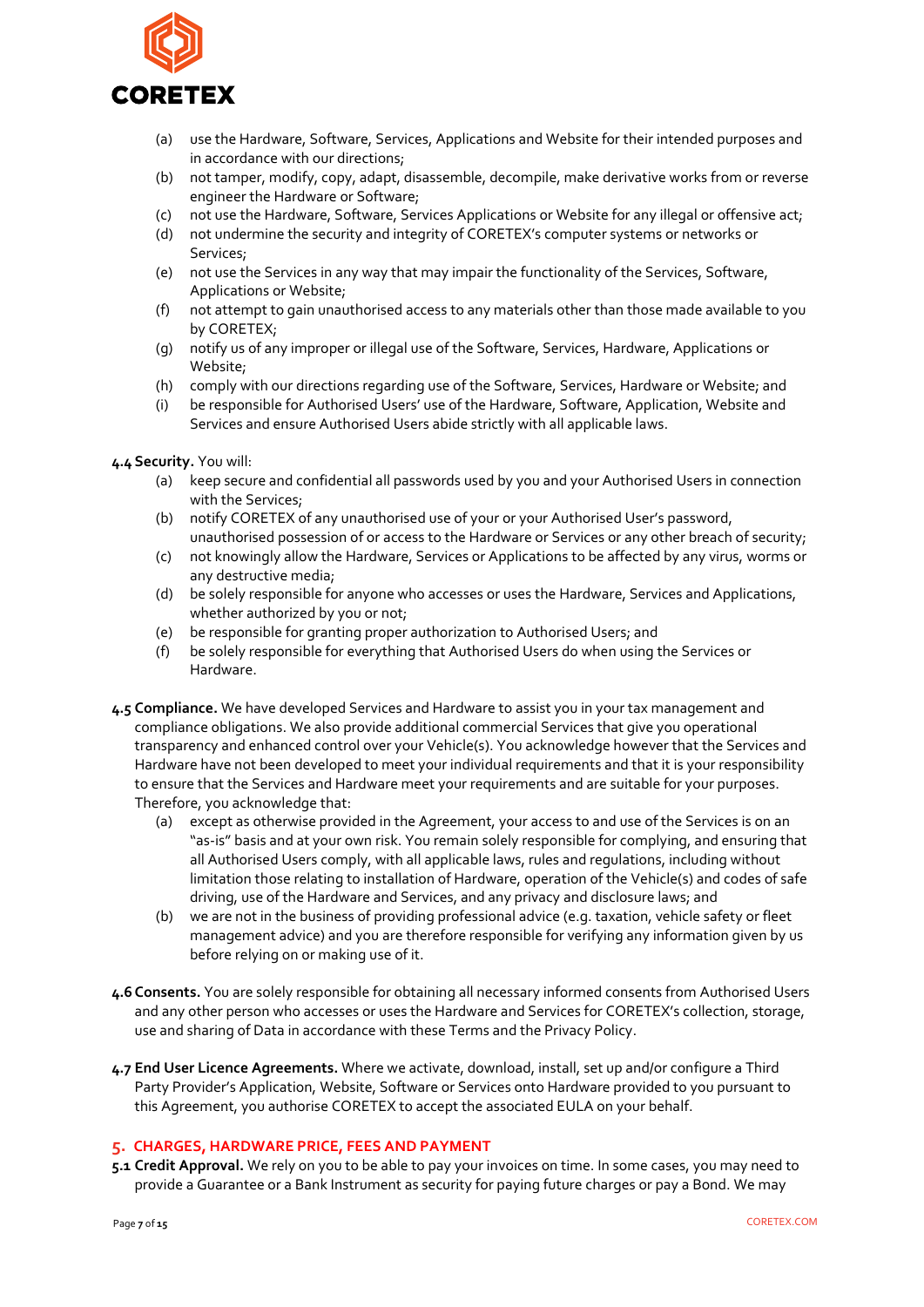

also obtain, or require a third party to perform, credit checks. You authorise us to obtain or require a third party to perform credit checks at any time on you (including your directors) or on your guarantor(s) or both. You warrant that you have authority of your directors and guarantor(s) to provide their details to us for the purposes of performing credit checks. You will supply complete, accurate information for the purposes of any credit check. We may refuse to provide Hardware or Services as the result of a credit check. If we refuse to supply Hardware or Services, we will refund the unused portion of any prepaid Fees.

- **5.2 Bond or Bank Instrument.** Where we require you to pay a Bond or provide a Bank Instrument, the Bond or Bank Instrument must be paid or provided (as applicable) to CORETEX within 7 days of the request. Payment of the Bond or provision of the Bank Instrument does not discharge your obligation to pay the Hardware Price, if applicable, and Fees that are due. CORETEX may draw down on the Bond or make a demand under the Bank Instrument at any stage for any breach of the Agreement, including where you fail or refuse to pay the Fees, your RUC obligation, or you damage the Hardware. Failure to pay the Bond or provide the Bank Instrument when requested by CORETEX is a material breach of the Agreement.
- **5.3 Hardware Price.** Where you purchase the Hardware from us, you will pay all our Charges in relation to the Hardware Price. Hardware Price will be detailed in the Sales and Services Agreement. If any Hardware Price has not been detailed the charge will be at our standard retail recommended price for such Hardware, or at such rate as otherwise advised by us from time to time. Where you purchase the Hardware and any associated accessories you will also be required to pay the Fees to access the Services and Additional Fees, such as freight or accessory charges.
- **5.4 Our Fees.** You will pay all our Fees and Additional Fees in relation to installation of Hardware, renting the Hardware (if applicable) and accessing the Services. Fees will be detailed in the Sales and Services Agreement. If any Fees have not been detailed the charge will be at our standard price for such Hardware rental and Services access, or at such rate as otherwise advised by us from time to time. You will also pay Additional Fees as advised by us from time to time. You will also pay Additional Fees as advised by us from time to time, for example travel costs in relation to installation or repair of Hardware and freight charges.
- <span id="page-7-1"></span>**5.5 Reimbursement.** You will reimburse us for any costs incurred by us in providing support services where we determine that those support services do not form part of the Services, being in relation to any thirdparty product or Hardware and/or Services provided to you as part of a pilot.
- **5.6 Commencement of Invoicing and Minimum Contract Term.** We may begin invoicing you monthly in advance once the Hardware or Services have been made available to you.
	- The Minimum Contract Term and invoicing will commence for the Hardware and Services at the earlier of:
		- (a) 30 days from the date that the first unit of Hardware is dispatched to you;
		- (b) the date that the first Hardware unit is installed in a Vehicle; or
		- (c) the date you first start accessing the Services.

#### <span id="page-7-2"></span>**5.7 Invoicing and Payment.** Invoices will contain:

- (a) if you are purchasing the Hardware, the Hardware Price (on the first invoice) and the Fees for the use of the Services; or
- (b) if you are renting the Hardware, the Fees for the use of the Hardware and Services;
- (c) if you are purchasing standalone Services, the Fees for the Services; and
- (d) any Additional Fees.

We will issue invoices either monthly in advance or in arrears for certain Hardware and Services invoiced on a usage-basis and overage charges. All invoices are payable within 14 days of the invoice being issued. You must pay the invoice in the manner specified in the invoice or as otherwise listed on the Website.

<span id="page-7-0"></span>**5.8 Disputed Charges.** If you dispute any charges for Hardware Price, Fees or Additional Fees (**Charges**) in good faith, you must notify us within 2 months of the date of the relevant invoice. Should you fail to notify us of the dispute within this period you will not be entitled to dispute the Charge or make any claims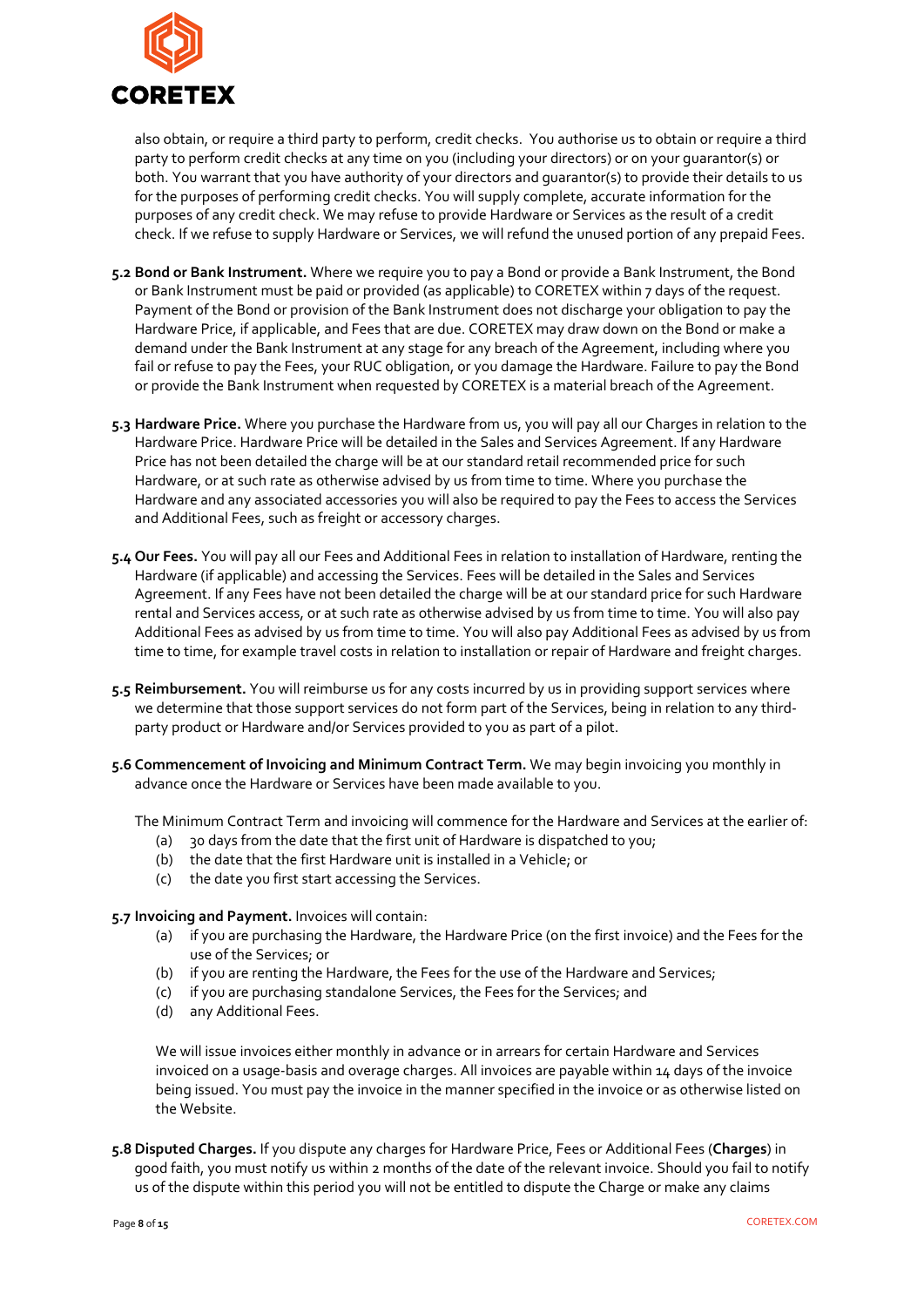

against us in relation to the disputed Charge. Within 2 months of the relevant invoice, you may withhold payment of that Charge if you:

- (a) pay all undisputed Charges by the due date, or if no due date is specified within 14 days of the invoice date; and
- (b) co-operate with us to promptly resolve the disputed Charge.

If we agree there is a mistake, we will adjust your next invoice or, if appropriate, provide a refund. If we find, acting reasonably and in good faith, there is no mistake we will provide you with the reason for our decision and, if the due date for payment has already passed, you must pay the amount outstanding within 7 days.

### <span id="page-8-3"></span>**5.9 Late Payment**. All Charges which are:

- (a) not subject to a genuine dispute but remain unpaid 14 days after the due date for payment; or
- (b) disputed under claus[e 5.8](#page-7-0) but which we have determined do not contain an error that remain unpaid 7 days after the date of our notice to you under claus[e 5.8,](#page-7-0)

are subject to interest charged on a monthly basis from the due date for payment until the date on which you make payment in full to us at the Interest Rate plus 3% per annum or the maximum rate permitted by law if less. In addition to such interest, we may appoint an agent to collect any overdue Charges and pass your Data on for that purpose. You agree to pay any costs that are incurred by such agents in recovering the money you owe or in exercising any other rights, including recovery of commissions and legal costs on a solicitor and client basis. These remedies are without prejudice to any of CORETEX's other remedies under the Agreement or otherwise.

- <span id="page-8-0"></span>**5.10 Early Termination Fees**. If you terminate the Agreement, cease renting the Hardware or stop accessing the Services during the Minimum Contract Term, then you must pay CORETEX an Early Termination Fee for the Hardware and the associated Services. The Early Termination Fee is an amount equal to the total amount of Fees that would have been payable by you for the Hardware and the associated Services specified in the Agreement for the remainder of the Minimum Contract Term had the Agreement not been terminated or had you not ceased renting the Hardware or accessing the Services.
- <span id="page-8-2"></span>**5.11 Changes to Fees**. Subject to claus[e 5.12,](#page-8-1) we may change the Fees that you must pay by notice in writing to you. However, if we do so, within 30 days of us telling you of the change, you can terminate this Agreement in accordance with claus[e 9.3](#page-11-2) without paying Early Termination Fees. However, at least one month prior to the expiry of your Minimum Contract Term or the applicable Renewal Term, we may give notice that, on and from the commencement date of the subsequent Renewal Term, the Fees will change to our then standard casual rates. Unless you give us notice in accordance with claus[e 9.1\(c\),](#page-10-0) you will be liable to pay such Fees for the duration of the subsequent Renewal Term.
- <span id="page-8-1"></span>**5.12 CPI.** Notwithstanding claus[e 5.11,](#page-8-2) by giving at least 30 days' notice, CORETEX may increase the Fees once per annum (but not during the first 12 month period after the Commencement Date), provided that the percentage increase of any such increase does not exceed the percentage increase in the CPI for the period from the date of the last such increase, or in the case of the first increase, the period from the Commencement Date.
- **5.13 Set off**. Any credits, allowances or other amounts payable or creditable by us to you will be subject to set off against any claims or other amounts owed by us to you.
- **5.14 Upgrades.** If you request to purchase or rent additional Hardware or Services, or new Hardware or Services released by us, additional charges and a Minimum Contract Term will apply.

#### **5.15 GST.**

- (a) If GST is payable on a supply made under or in connection with this Agreement, the party providing the consideration for that supply must pay as additional consideration an amount equal to the amount of GST payable on that supply.
- (b) Unless otherwise stated, all amounts referred to in this Agreement, including the Fees, are stated on a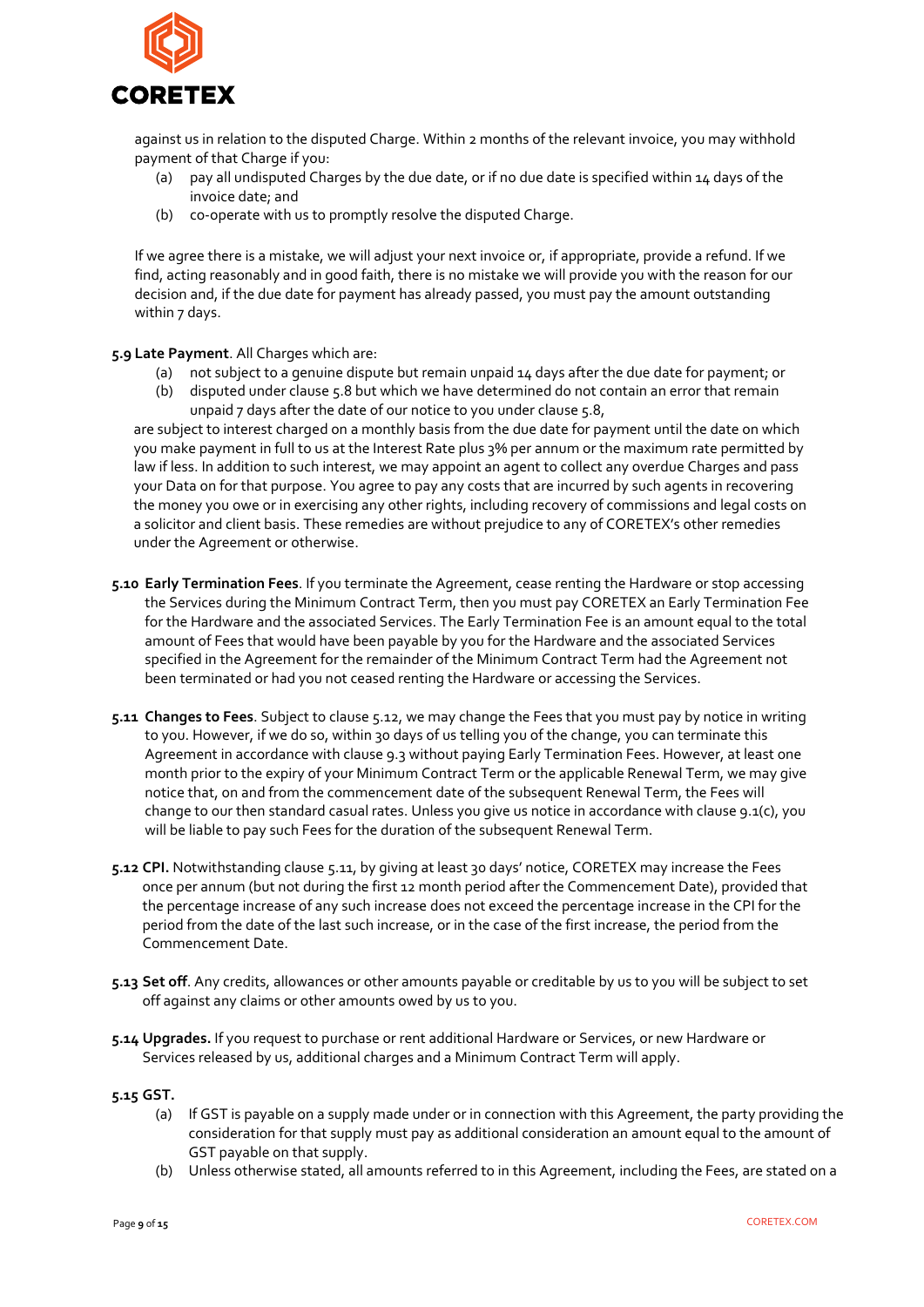

GST exclusive basis.

- (c) If an adjustment event occurs in relation to a supply made under or in connection with this Agreement, the GST payable on that supply will be recalculated to reflect that adjustment and an appropriate payment will be made between the parties.
- (d) In providing an invoice in accordance with clauses [5.5](#page-7-1) an[d 5.7,](#page-7-2) a party shall provide proper tax invoices if GST is applicable to the Fees.
- (e) Terms which have a defined meaning in the *A New Tax System (Goods and Services Tax) Act 1999 (Cth)* shall have that meaning in this Agreement.

### **6. PROPERTY RIGHTS**

- **6.1 Passing of risk.** Unless otherwise agreed in writing between us, risk of any loss of, or damage to, Hardware will pass to you upon the earlier of delivery to your premises, or to a mutually acceptable third party's address, or receipt by you. If any Hardware is lost, stolen or damaged whilst in your Vehicle(s) or on your premises you will pay the cost of repairing or replacing the Hardware, except where the loss, theft or damage was caused by us.
- **6.2 Title.** You agree that where you purchase Hardware, ownership of such Hardware will pass to you on full payment of the Hardware Price. We will retain ownership of any Hardware you rent.

### **6.3 Personal Property Security Register**. You:

- (a) acknowledge that these Terms constitute a security agreement for the purposes of section 20 of the Personal Properties Securities Act 2009;
- (b) acknowledge that a security interest exists in the Hardware supplied to you under these Terms;
- (c) grant a security interest to CORETEX in the Hardware rented by you under these Terms to secure payment of the Secured Money;
- (d) will provide all information and do all things that we may require to ensure that CORETEX has a perfected security interest in respect of the Secured Money under the PPSA; and
- (e) waive your right to receive a verification statement and a requirement for CORETEX to keep the secured party informed of any change of name or address.

### <span id="page-9-0"></span>**7. INTELLECTUAL PROPERTY RIGHTS**

- **7.1 CORETEX Ownership**. The Intellectual Property Rights in the Services, Applications, Website, Software and Hardware are owned by, or are licensed to, CORETEX. Any new Intellectual Property Rights that are created as a result of, or in connection with the provision of our Services, Applications, Website, Software and Hardware are owned by us, unless specified otherwise in this Agreement.
- **7.2 No Copying**. You will not reproduce, translate, adapt, reverse engineer, make derivative works from or modify any component of or documentation relating to the Website, Applications, Hardware, Software or the Services.
- **7.3 Trade marks**. You have no right to use CORETEX's trade marks, unless you are granted in writing a limited, non-exclusive license to reproduce CORETEX's trade marks in marketing materials in accordance with CORETEX's guidelines.
- **7.4 Infringement**. CORETEX will defend or settle, at CORETEX's sole cost, any claim that the Hardware, Software, Applications, Website or Services infringe any other person's Intellectual Property Rights, provided that (1) CORETEX has full control of the conduct of the defence or settlement; and (2) the claim does not arise from a breach by you of any of these Terms or the Agreement.

### **8. DATA, CONFIDENTIALITY AND PRIVACY**

**8.1 Data.** During your relationship with us we, or a Third Party Provider, may collect, create and generate Data. During the Term and subject to you meeting your obligations under this Agreement, we authorise you to access Data made available through the Services. We will use reasonable commercial endeavours to maintain a back-up of Data.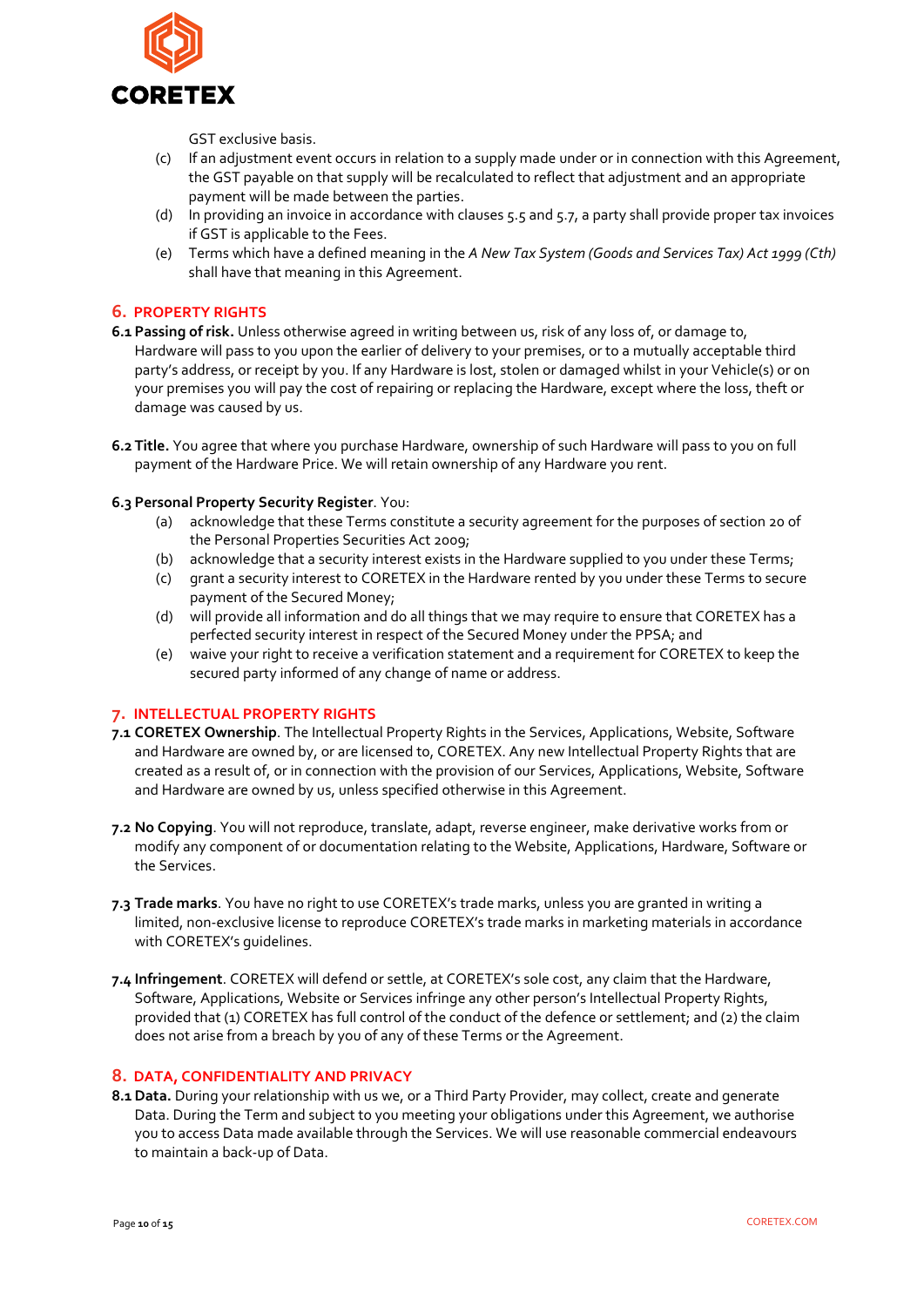

### <span id="page-10-1"></span>**8.2 Use and Disclosure of Data.** We may:

- (a) hold the Data and share it with our employees, Affiliates, other agents and service providers approved by us but only to the extent necessary to enable us to offer or provide you the Services, send you invoices, check that your responsibilities are being met, or otherwise to administer and enforce the Agreement;
- (b) be legally required to share Data with law enforcement agencies;
- (c) share Data to the extent appropriate with credit reference and debt collection agencies;
- (d) obtain carrier, vehicle, and transportation permit information from Organisations, and to file reports with, and provide Data to, the Organisations on your behalf in connection with CORETEX providing the Services;
- (e) use, copy, modify, store, disclose and communicate the Data to the extent necessary to enable you to use the Services; and
- (f) disclose Data to third parties where you access, use or purchase third party products or services in connection with the Hardware or Services.
- <span id="page-10-2"></span>**8.3 Anonymous Data.** Subject to any Personal Information having been removed, CORETEX may aggregate the Data with other data for CORETEX's internal purposes, reporting industry-specific statistics and trends, or for sharing with third parties. We may receive consideration from third parties for such services.
- <span id="page-10-3"></span>**8.4 Privacy Policy.** We maintain a Privacy Policy that sets out the parties' obligations in respect of personal information and Data. We encourage you to read that policy at **[Privacy Policy](http://www.eroad.com.au/privacy-policy)**. The Privacy Policy forms part of the Agreement.

### <span id="page-10-4"></span>**8.5 Confidentiality**. We will:

- (a) keep the Data confidential until the Data is in the public domain through no fault of CORETEX; and
- (b) not disclose or use or otherwise deal with the Data, except as permitted by these Terms, the Privacy Policy or as otherwise required by law.

### <span id="page-10-5"></span>**8.6Privacy.** You:

- (a) must comply with CORETEX's Privacy Policy, the Privacy Act (as though you were subject to the Privacy Act) and any additional Privacy Law by which you are bound;
- (b) must, both during and after the term of the Agreement:
	- (i) take all reasonable steps to ensure that Personal Information is protected against misuse and loss, or unauthorised use, access or disclosure, including by not disclosing any Personal Information to a third party without authorisation;
	- (ii) not do anything which may cause CORETEX to breach any Privacy Law; and
	- (iii) if requested by CORETEX, co-operate with CORETEX to resolve any complaint or investigation under any Privacy Law, and provide other reasonable assistance.
- (c) acknowledge that CORETEX may provide the Services under the Agreement, from any locations, or through the use of contractors, worldwide; and
- (d) agree to provide any information, and to obtain any consents, relevant to its use of the CORETEX's Hardware or Software, including those in relation to collection, use, disclosure and storage of Personal Information of any individual whose Personal Information may be included in the Data.

### **9. TERM AND TERMINATION**

- <span id="page-10-0"></span>**9.1 Term and Renewal.** Subject to claus[e 9.2](#page-11-3) an[d 9.3:](#page-11-2)
	- (a) where you have purchased the Hardware, you agree to acquire the Services for the Minimum Contract Term specified in the relevant Sales and Services Agreement; or
	- (b) where you rent the Hardware, you agree to rent the Hardware and acquire the Services for the Minimum Contract Term specified in the relevant Sales and Services Agreement.
	- (c) Once the Minimum Contract Term expires, this Agreement will automatically renew for successive 12 months periods (each a **Renewal Term**), unless, at least 30 days prior to the end of the Minimum Contract Term or current Renewal Term, either party gives the other written notice of intention not to renew the Agreement. Fees may change in the Renewal Term in accordance with claus[e 5.11.](#page-8-2)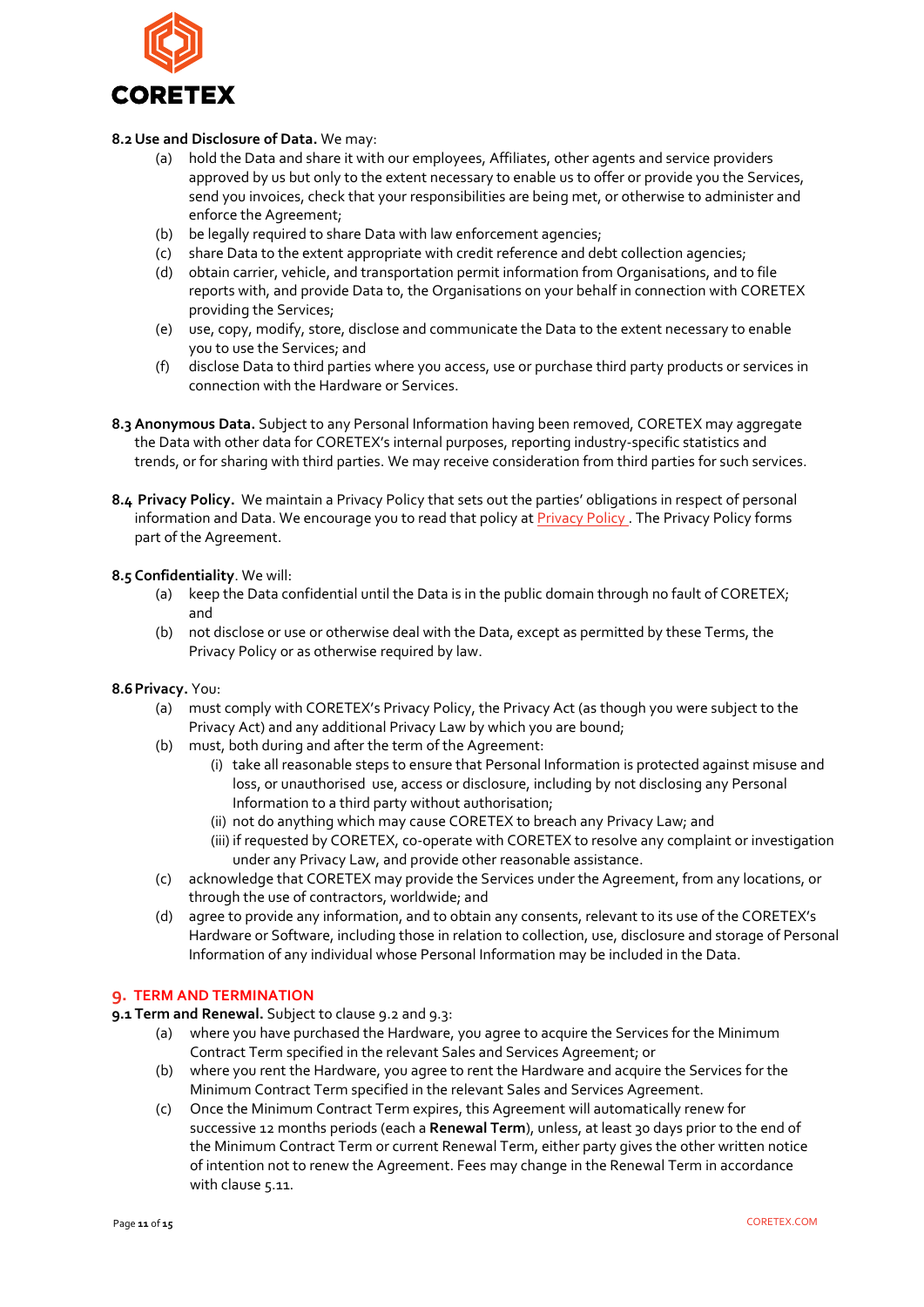

<span id="page-11-3"></span>**9.2 Termination by Us.** We may suspend, reduce or terminate the Services or rental of the Hardware if:

- (a) you breach the Agreement and either (i) fail to remedy the breach within 10 days of receiving notice of the breach from us or (ii) the breach is not capable of being remedied;
- (b) you become insolvent or make an assignment for the benefit of creditors;
- (c) we refuse to provide Hardware or Services to you pursuant to clause [5.1;](#page-6-0) or
- (d) we are no longer able to provide the Services as a result of the loss of any relevant and necessary certification.

<span id="page-11-4"></span><span id="page-11-2"></span>**9.3 Termination by You**. You may terminate this Agreement:

- (a) at any time by giving us 30 days' notice in writing. Except for our material breach, if you terminate the Agreement prior to the expiry of the Minimum Contract Term, you will be liable to pay Early Termination Fees as set out in claus[e 5.10;](#page-8-0) or
- (b) we become insolvent or make an assignment for the benefit of creditors.

<span id="page-11-6"></span>**9.4Effect of Termination**. On termination of the Services or rental of the Hardware:

- (a) we will cease providing and you will cease using the Services;
- (b) you will remain liable for payment of all Hardware Prices, Fees and Additional Fees due at the time of termination and, subject to claus[e 9.3\(a\),](#page-11-4) if terminated during the Minimum Contract Term, the Early Termination Fee;
- (c) if you rent the Hardware, be responsible for removing the Hardware and returning the Hardware to CORETEX at your cost in good working order (fair wear and tear excepted) within 14 days of notifying CORETEX of termination; and
- (d) we will, subject to any applicable law, store Data for as long as necessary to fulfil the purpose(s) for which it was collected, including to support our products and services we offer, resolve disputes, establish legal defences, conduct audits, pursue our legitimate business purposes, enforce our agreements and comply with applicable law. Provided the data is available, you may request, for a fee, extraction of Data. We will use commercially reasonable efforts to extract the requested Data, but we disclaim any guarantee of availability or preservation of such Data.

### **10. WARRANTIES**

- <span id="page-11-0"></span>**10.1 Hardware Warranty.** We warrant that:
	- (a) Hardware manufactured by us will be free from material defects (fair wear and tear excepted) for: (i) one year from the Commencement Date, when you purchase the Hardware; and
		- (ii) the duration of the Minimum Contract Term, when you rent the Hardware.
	- (b) Subject to claus[e 4.1,](#page-5-0) we will provide you with a one-year warranty on all installations CORETEX Approved Installers undertake; and
	- (c) for any accessories supplied by us to you for the installation of the Hardware, we will provide a warranty against material defects (fair wear and tear excepted) for one year from the date of supply to you.

### <span id="page-11-1"></span>**10.2 Services Warranty.** We warrant that:

- (a) we have the authority to make Services available to you;
- (b) we will supply the Services using all reasonable care and skill and in a competent and professional manner;
- (c) the Services will meet the description set out in the product sheets on the Website; and
- (d) the Services will be available for use by you for no less than 97% of the time each month.

### <span id="page-11-5"></span>**10.3 Warranty Exclusions.** The warranty in clause[s 10.1](#page-11-0) and [10.2](#page-11-1) will not apply if:

- (a) the Hardware has been improperly installed by any person that is not an CORETEX Approved Installer;
- (b) the Hardware has been altered by you or any other unauthorised person;
- (c) the Hardware has been subjected to abuse, misuse, neglect, or accident; or
- (d) you are in breach of clause [4.3.](#page-5-1)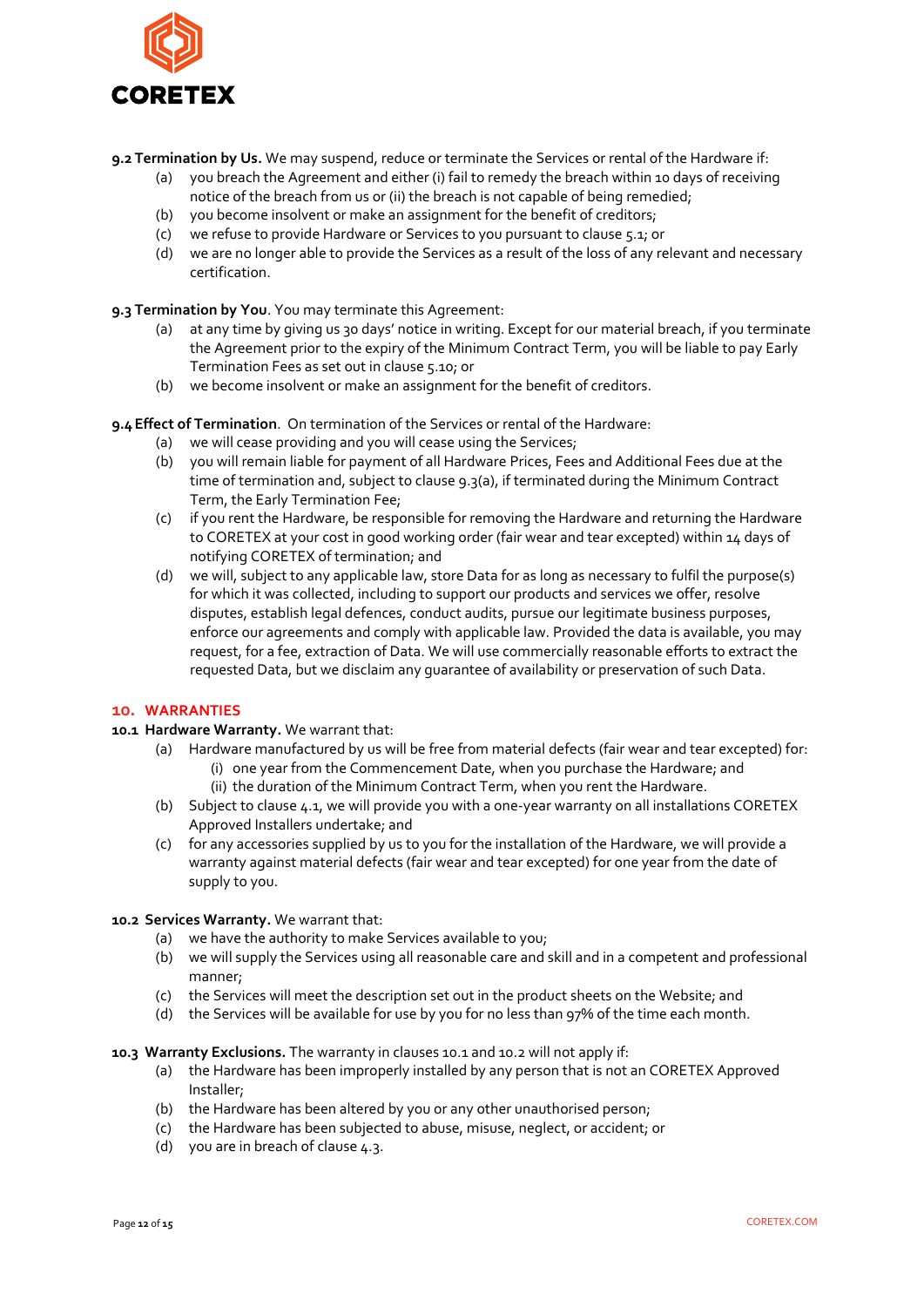

<span id="page-12-1"></span>**10.4 Third Party Provider Warranties.** We will also pass on the full benefit of any warranty you are eligible for in respect of Hardware, accessories and Services manufactured or supplied by a Third Party Provider but purchased from us.

### <span id="page-12-4"></span>**11. INDEMNITY AND LIABILITY**

- **11.1 Other Warranties Excluded.** All of our products and services are provided "as is". Except for the warranties, representations and commitments set out in this Agreement and any warranties that may not lawfully be excluded, CORETEX expressly disclaims all representations, commitments and warranties (statutory, express or implied), including all warranties of merchantability, fitness for a particular purpose, accuracy of the Hardware, Services or Applications, non-infringement and against hidden defects.
- <span id="page-12-2"></span>**11.2 No Liability.** To the maximum extent permitted by law, neither party will be liable to the other in contract, tort (including negligence), under statute, or otherwise, for:
	- (a) any breach of this Agreement to the extent that the breach is attributable to the default, negligence, misconduct or breach of the other party, its employees or agents; or
	- (b) any loss of profits, revenue, or opportunities, or any loss of Data or information, or any indirect, special, punitive or consequential loss or damage, or for any loss of Data or information resulting, directly or indirectly, from any use of, or reliance on, the Hardware, Services, Software, Website or Applications.
- **11.3 Indemnity.** To the extent permitted by law, you will indemnify CORETEX from and against any direct and reasonable claims, damages, penalties, expenses or costs (including lawyer fees), arising from (1) your unauthorised use of or access to the Hardware, Software or Services; (2) your intentional breach of the Agreement or wilful omission by you or Authorised Users; (3) a third party claim that we have breached any applicable Privacy Laws due to your failure to comply with these Terms; and (4) a third party claim that, due to your (or anyone for whom you are responsible) negligence or wilful misconduct, CORETEX's Hardware caused bodily injury, death or physical damage to the property of any person.
- <span id="page-12-0"></span>**11.4 Remedies.** In the event that you make a warranty claim under claus[e 10.1o](#page-11-0)[r 10.2,](#page-11-1) but subject to the exclusions set out in claus[e 10.3,](#page-11-5) your sole and exclusive remedies are as follows:
	- (a) During the warranty period we will, at our sole discretion, repair or replace any defective Hardware or accessories. Where the Hardware is rented by you and is improperly installed by you, altered by you or any other unauthorised person, or is subjected to abuse, misuse, neglect, or accident, we may, at our discretion, repair or replace the Hardware and charge you the cost of repairing or replacing the Hardware.
	- (b) In relation to the Services, we will use commercially reasonable endeavours to:
		- (i) ensure the Services meet the description of the Services set out in the product sheets on the Website; and
		- (ii) in respect of the loss of your Data, restore the most recent back up of your Data.

Your right to make a warranty claim in respect of any defect in, or failure of, any Hardware or Services (or any part of them) is conditional upon you promptly notifying us in writing of the defect or failure and giving us a reasonable opportunity to investigate and remedy any defect or failure relating to such Hardware or Services. We will not be liable under this clause, or obligated to perform any tasks under this claus[e 11.4,](#page-12-0) if the defect or failure cannot be verified or reproduced by us.

If we reasonably consider it necessary, we will travel to you for any Hardware warranty repair or replacement, but we expect you to make your Vehicle available to us for such repair at an agreed time and in a convenient location. We may charge you Additional Fees for any travel costs in relation to a warranty repair if the distance travelled by us to your Vehicle exceeds 10 km.

<span id="page-12-3"></span>**11.5 Third party products or services.** We may agree to supply third party products or services to you or enable or assist you to access, use or purchase third party products or services (including Third Party Provider Hardware or Services). Subject to claus[e 10.4,](#page-12-1) we make no representations or warranties, and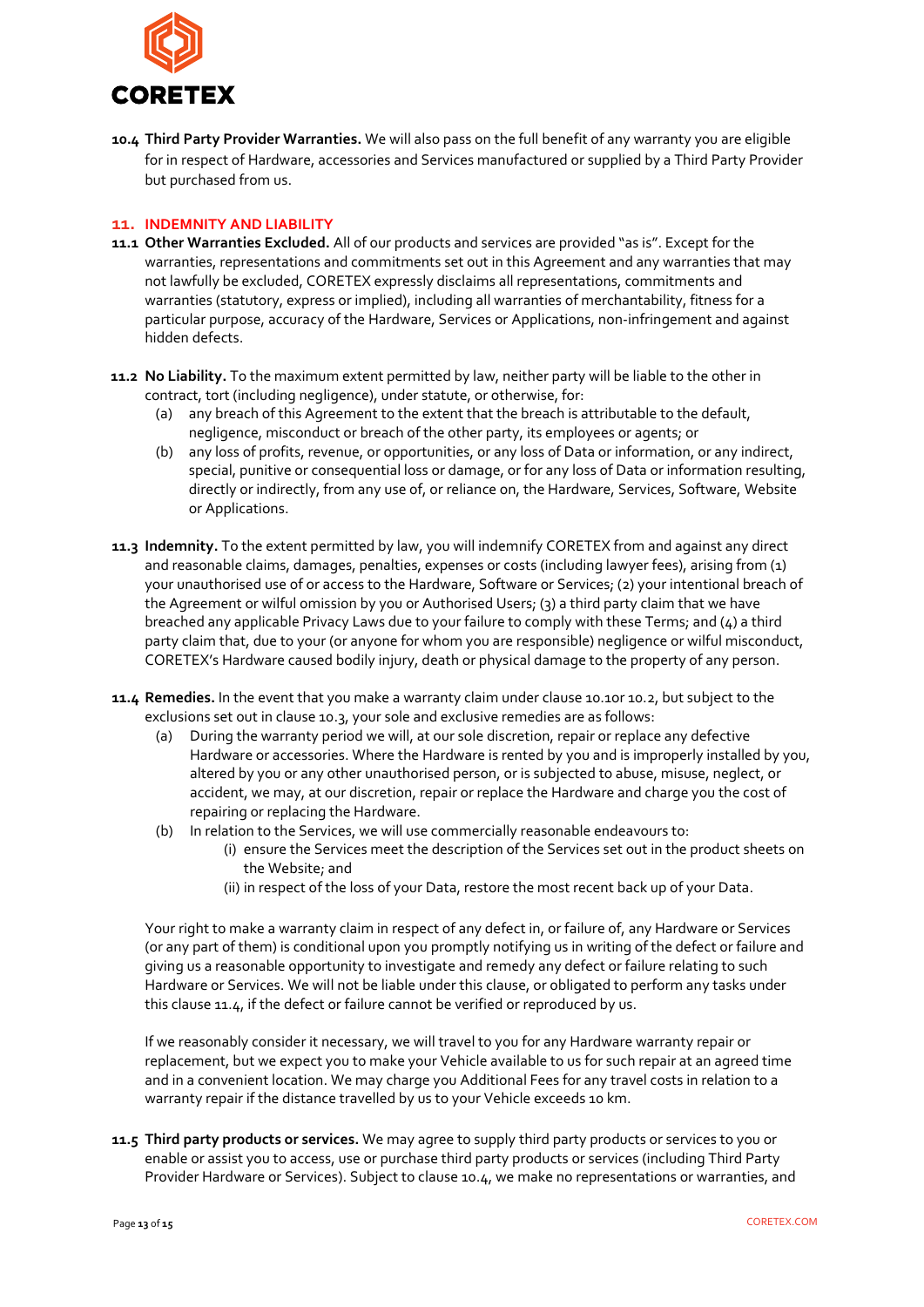

have no liability or obligations whatsoever, in relation to the condition, fitness for purpose, performance, content or use of any such third party products or services, including where the product or service is supplied directly by us or our installers.

- **11.6 Liability Limited to Fees.** If, despite clause[s 11.2](#page-12-2) to [11.5,](#page-12-3) we are found liable to you for any loss or damage, that liability will not exceed:
	- (a) for any claim or claims relating to Hardware purchased by Customer, the price paid for the Hardware or the cost of repair or replacement of the Hardware or the defective components (whichever is least); and
	- (b) for any claim relating to Hardware rented by Customer or Services, the Fees actually paid by you to us for the affected Services in the 12-month period immediately prior to the date liability first arose.

### **12 GENERAL**

- **12.1 Notices**. Any notice to be given under these Terms must be in writing and may be delivered personally or sent by email to the principal place of business of the intended recipient or to such other address (including email address) as may be notified by either party to the other from time to time. A notice by email will be deemed to be received when transmitted to the correct email address of the recipient. Any other notice will be deemed to be received when left at the recipient's specified address or on the third day following posting.
- **12.2 No Assignment**. You may not assign any of your rights or obligations under these Terms to any person without our prior written consent. A change in your ownership or control is deemed to be an assignment or transfer of the Agreement.
- **12.3 No Agency**. Nothing in these Terms will be deemed to constitute either party as the agent, partner or joint venture of the other.
- **12.4 Entire Agreement**. These Terms and the Agreement constitutes the entire agreement between the parties and supersedes any and all previous or contemporaneous agreements, understandings, negotiations, discussions, and commitments, whether written or oral.
- **12.5 No Representation.** Each party acknowledges that, except as expressly set out in this Agreement, no representations and warranties about the subject matter of this Agreement have been made by or on behalf of the other party and that it has not relied on any representations or warranties about the subject matter of this Agreement given by or on behalf of the other party.
- <span id="page-13-0"></span>**12.6 Change of Terms**. If your Agreement with us meets the definition of a 'small business contract' under the Australian Consumer Law, we can change these Terms:
	- (a) without telling you if we reasonably consider the change is likely to benefit you or have a neutral impact on you;
	- (b) by telling you at least 3 days beforehand if we reasonably consider the change is likely to have a minor detrimental impact on you (e.g. removal of a minor feature to your service); or
	- (c) by telling you at least 30 days beforehand if we reasonably consider that the change has more than a minor detrimental impact on you (e.g. removal of a key feature to your service). You can terminate this Agreement within 30 days of us telling you of such change and you will only incur the following fees and charges:
		- (i) fees incurred up to the termination date;
		- (ii) installation Fees; and
		- (iii) price for the Hardware we have provided to you that you have not paid us for, where you have chosen to purchase such Hardware.

In all other circumstances, we may change these Terms at any time by publishing the updated Terms on the Website. Your continued use of the Services will constitute acceptance of the amended Terms